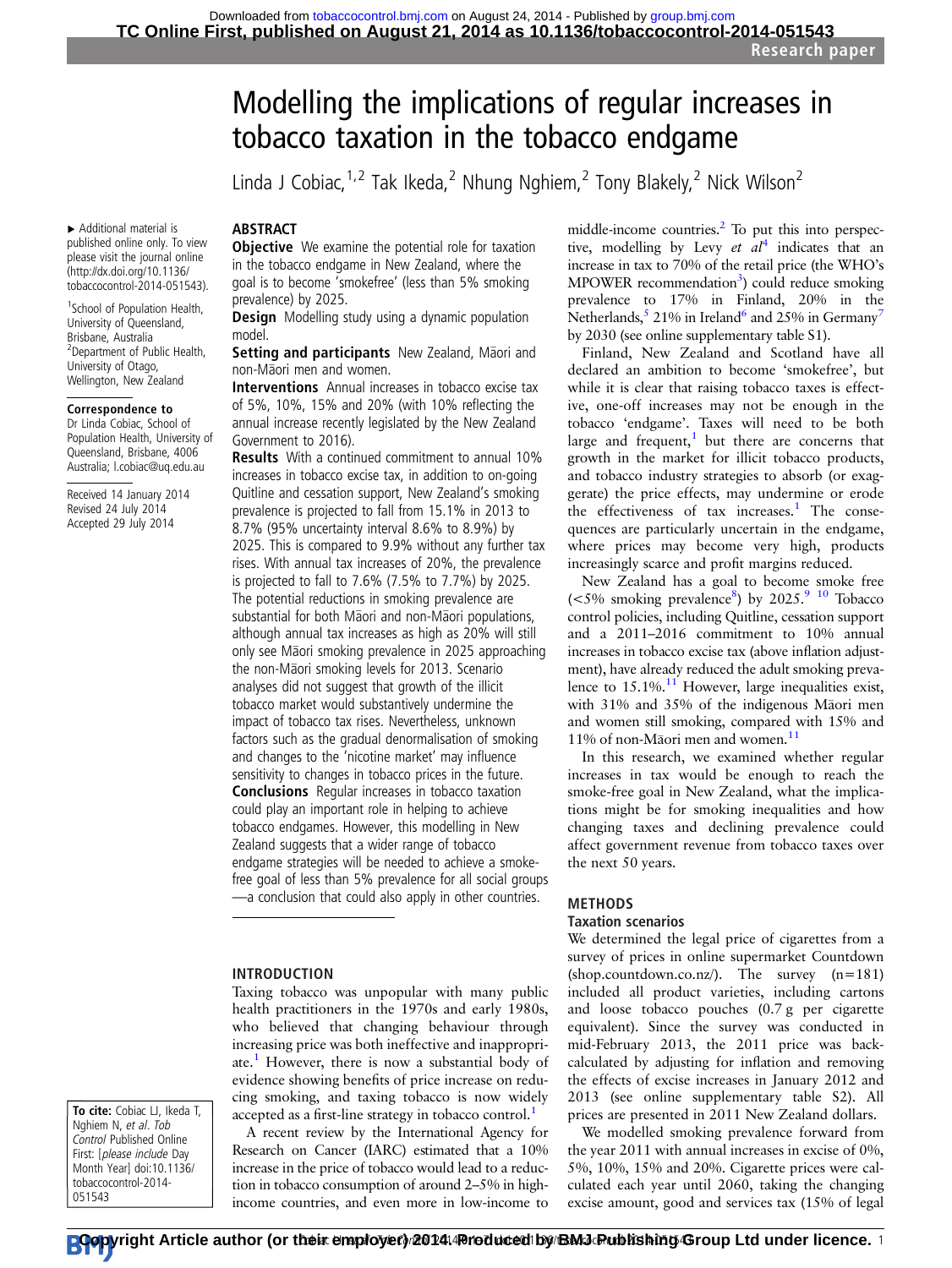price, including tax), tax pass-through and illicit market activity into account (see online supplementary table S3).

Pass-through of price changes to smokers depends on market competition and desired profit margins. In the US and EU price changes have sometimes been fully passed on to smokers, sometimes absorbed by tobacco companies or sometimes overshifted, with companies raising the price more than can be attributed to the tax.<sup>2</sup> Therefore, we evaluated effects of a 100% pass-through of the tax, as well as 20% under-shifting and over-shifting of the price change. In evaluating the undershifting scenario, we assumed that tobacco companies would have a minimum margin for production costs and profits of 2011NZ\$0.06 per stick, based on the lowest price for manufactured cigarettes (2009US\$0.81 per stick in the Philippines) in Global Adult Tobacco Survey data from 15 countries.<sup>1</sup>

Estimates of the illicit share of cigarette trade, range from 1% (eg, New Zealand) to 40-50% (eg, Georgia, Albania).<sup>[13](#page-5-0)</sup> While New Zealand's illicit market is small and unlikely to expand substantially due to its relative remoteness, high border security and minimal activity in cigarette manufacturing, there is no precedent for estimating illicit market activity when tobacco prices reach very high levels. Therefore, we modelled smoking prevalence with four different scenarios of illicit market activity: (1) market share remains stable at 1%; (2) market share slowly increases by 1% per year (base-case assumption), (3) market share more rapidly increases by 5% per year; and (4) market share very rapidly increases by 20% per year. For the three scenarios with increasing illicit market share, we assumed a maximum market share of 50%, based on the highest global estimates.<sup>[13](#page-5-0)</sup>

The illicit price of cigarettes is influenced by factors such as product quality, size of the market, competition among suppliers, desired profit (taking costs of production, distribution and retail into account) and the risks involved (fines or imprisonment). While there is no tax component in the illicit price, potential profits must be balanced against price incentives for illegal purchase by smokers. From analysis of illicit and legal cigarette prices in China (illicit price=25% of the legal price) and the UK (illicit price=50% of the legal price), $13$  Joossens *et al* estimated a formula for calculating illicit price based on the legal price minus two-thirds of the tax amount. This is based on an assumption that a third of the tax 'saving' becomes profit and two-thirds of the 'saving' is passed on to consumers.

With no available data on the illicit price of cigarettes in New Zealand, we modelled smoking prevalence with three different illicit price scenarios: (1) illicit price equal to the legal price minus two-thirds of the tax (base-case assumption, based on the Joossens et al estimate); (2) illicit price equal to 25% of the legal price (the low 25% proportion seen in China<sup>[13](#page-5-0)</sup>); and (3) illicit price equal to 65% of the legal price (estimate from Australia, where illicit tobacco is primarily from domestically grown untaxed tobacco rather than smuggling from other countries<sup>[13](#page-5-0)</sup>).

In addition, we examined 'best-case' and 'worst-case' combinations of the illicit market, illicit price and tax pass-through assumptions. The best-case scenario (from a public health perspective) combines the illicit price equal to 65% of the legal price, a stable 1% illicit market and tax pass-through of 120%. The worst-case scenario combines the illicit price equal to 25% of the legal price, the illicit market share increasing rapidly by 20% per year to a maximum of 50% of the market and tax pass-through of 80%.

# Change in tobacco consumption with change in price

The IARC has extensively reviewed the literature on consumer responses to a change in price of tobacco (price elasticity).<sup>[2](#page-5-0)</sup>

Most studies from high-income countries suggest an increase in price of 10% will lead to a fall in cigarette consumption of around 2–5% (price elasticity of −0.2 to −0.5), with around half of the effect due to a reduction in smoking prevalence and half due to a reduction in smoking intensity. $^2$  There is also good evidence that young people are more price sensitive than older people $^2$  and some evidence that there may be a social gradient in the price response, with more deprived groups (eg, lower income populations) showing greater responsiveness to changes in price. $14$ 

Estimates of the overall price elasticity of demand for tobacco in New Zealand (−0.47 for manufactured cigarettes over the 2002–2011 period $^{15}$  $^{15}$  $^{15}$ ) are consistent with this international literature. Based on the IARC findings, we assumed that half of this elasticity effect would be due to a reduction in smoking prevalence and half would be due to a reduction in smoking intensity. Applying an age gradient used by Levy et  $al<sup>4</sup>$  16 in their recent analyses of tobacco taxes in the UK and Finland, we derived age group-specific prevalence elasticity values of −0.38 (15–20 years), −0.29 (21–24 years), −0.19 (25–34 years) and −0.10 (35+ years), which were consistent with the overall population prevalence elasticity effect in New Zealand. We also evaluated outcomes with a prevalence elasticity of −0.2 across all ages, which is the lower (more conservative) end of the estimated range of price elasticity values in high-income countries.

While there is some evidence that price sensitivity may be influenced by social position, including ethnicity, $14$  there is no direct evidence of a difference in price sensitivity between Maori and non-Maori New Zealanders. Scrutiny of all studies reporting elasticity values by ethnicity, income or education in the IARC Review (see online supplementary tables S4 and S5) strongly suggested that price elasticity is higher (more elastic) with greater deprivation, but there was too much heterogeneity in the elasticity values to determine a summary measure of the effect. Therefore, we did not adjust elasticity values for ethnicity in primary analyses, but did evaluate an additional scenario in which we increased price sensitivity for Maori relative to non-Maori, adjusting elasticity values to reflect a 50% difference (see online supplementary table S6).

We modelled the effect of the price change only in the year that it first occurs (ie, assuming trends in initiation and cessation then return to what they would be without any increases in tax). Our overall price elasticity of demand for New Zealand  $(-0.47)$  from Tait *et al*<sup>15</sup>) is close to an earlier estimate of the long-run price elasticity in New Zealand (at −0.45 in O'Dea et  $d^{17}$  $d^{17}$  $d^{17}$ , thus it should be capturing some of the additional reduced uptake and increased quitting in the few years after each tax rise. However, we also modelled two scenarios that additionally capture a lagged (or persisting) effect of price increases in the subsequent year for: (1) initiation; and (2) both initiation and cessation.

#### Prevalence projection model

Prevalence of smoking was simulated over time using dynamic modelling methods developed by Gartner et  $al$ ,<sup>[18](#page-5-0)</sup> based on the methods of Mendez et al.<sup>[19](#page-5-0)</sup> Readers are referred to the Gartner and Mendez papers for a full description of the underlying mathematical methods, and to previous work on its application to New Zealand by Ikeda et  $al^{20}$  $al^{20}$  $al^{20}$  and updated in 2014 with new census data on smoking (van der Deen FS, Ikeda T, Cobiac LJ, Wilson N, Blakely T. Projecting future smoking prevalence to 2025 and beyond in New Zealand using smoking prevalence data from the 2013 census. New Zealand Medical Journal, under review). In this paper, we describe our application of the model to simulating taxation scenarios in New Zealand. The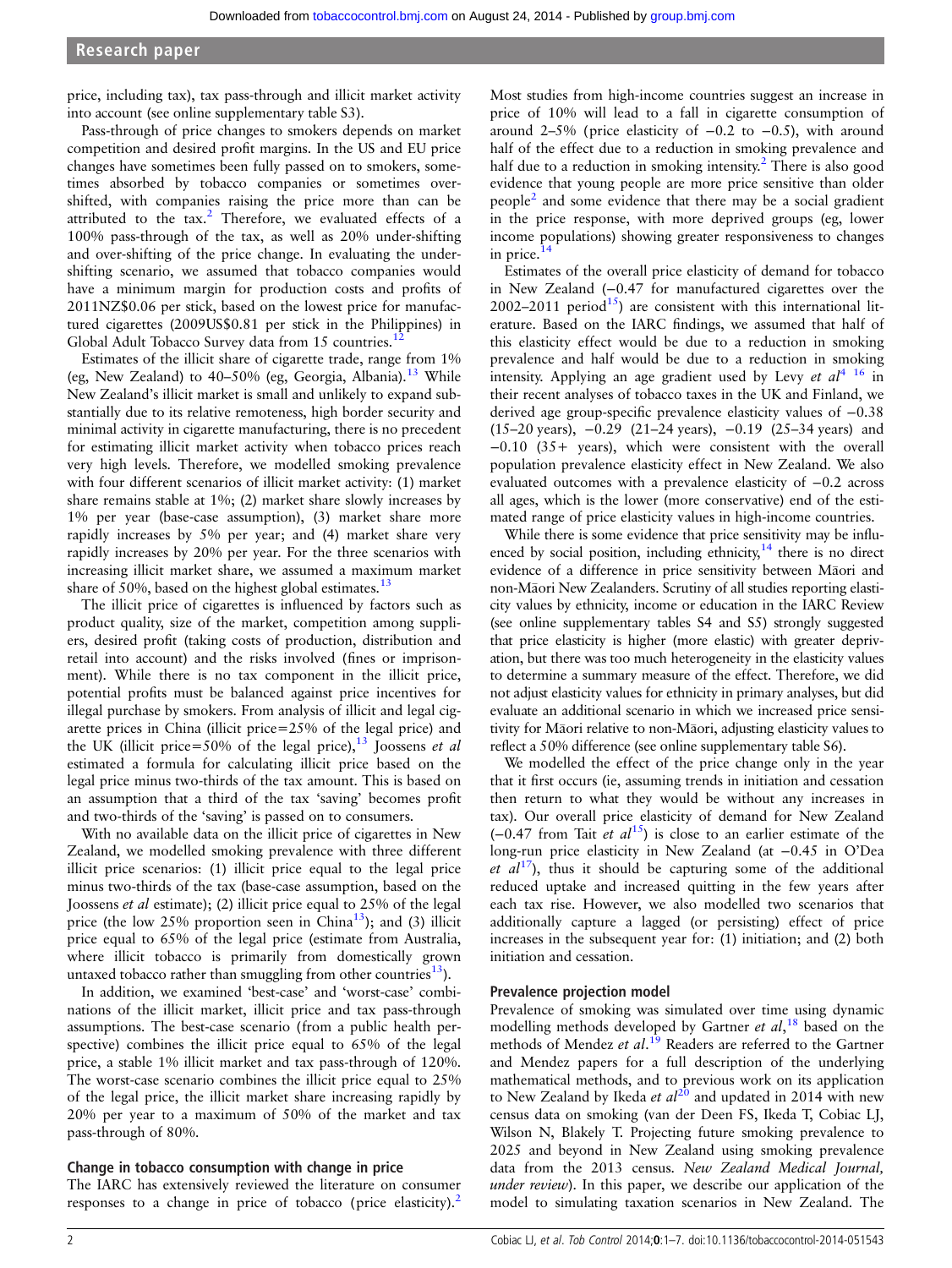online supplement provides a diagram of the model structure (see online supplementary figure S1) and tables of data inputs (see online supplementary tables S7 and S8).

We carried out the modelling in two stages. First, we used observed population, mortality rates, smoking prevalence and smoker mortality risks (see online supplementary table S9) to determine current probabilities of smoking uptake and cessation (see online supplementary table S10). We assumed uptake occurs by age 20 years, and cessation reflected the change in smoking prevalence at ages 20–34, 35–54 and 55+ years, capturing the annual net effect of current smokers quitting and former smokers relapsing in each age group.

We based these calculations of uptake and cessation on changes in smoking prevalence between the 2006 and 2013 Censuses. Since the 2013 Census prevalence included the effects of tax increases between 2010 and 2013, we first removed these effects using price elasticities and adjusting for inflation, so that we could determine the probabilities of uptake and cessation without any tax effects.

Since we did not have Census data for 2011 (our baseline year for forward projections) we back-estimated smoking prevalence in 2011, which included the effects of tax increases already implemented in mid-2010 (17%) and January 2011 (10%), using the same price elasticity and inflation-adjustment methods.

We then used the derived uptake and cessation probabilities, along with forecast population, mortality and smoker mortality risk trends, to simulate prevalence of smoking into the future under a 'no tax increases' scenario (assuming current uptake and cessation trends continue indefinitely) and with the additional effects of annual increases in tobacco tax.

To determine the additional effects of annual tax increases on the smoking prevalence, we assumed a non-linear demand curve with a constant price elasticity of demand, such that:

$$
\log Q_{a,t+1} = \log Q_{a,t} + \epsilon_a \log \biggl( \frac{P_{t+1}}{P_t} \biggr)
$$

where:  $Q_{a,t}$  is the prevalence of smoking at age a and time t;  $Q_{a}$ ,  $t+1$  the prevalence of smoking at age a and time t+1, after the increase in excise;  $P_t$  the price of a pack at time t;  $P_{t+1}$  the price of a pack at time t+1, after the increase in excise; and  $\varepsilon_a$  the elasticity applied to smoking prevalence at age a.

Using these methods, and allowing for smoking and ethnicspecific mortality rates, smoking prevalence was predicted annually from 2011 to 2061, for Māori males, Māori females, non-Maori males and non-Maori females, for each of the taxation scenarios.

#### Change in revenue

We determined the change in New Zealand Government revenue over time from the annual change in excise tax per

cigarette and the change in prevalence of smokers, taking changes in smoking intensity into account. Self-reported smoking intensity, measured in daily cigarette consumption by age and sex, was found to follow a Weibull distribution in New Zealand (see online supplementary table S11). To adjust for potential under-reporting, we scaled the intensity distributions so that the self-reported prevalence and intensity of smoking matched the total volume of tobacco sold in New Zealand in 2011 (3.3 billion cigarette equivalents<sup>[21](#page-5-0)</sup>). This sales adjustment increased mean cigarette consumption from 10 to 14 cigarettes per day.

To determine the change in intensity of smoking with an increase in excise, we shifted the mean of the Weibull distribution, by age and sex, assuming the same non-linear relationship between quantity and price we applied to smoking prevalence (see equation above), where:

 $Q_{a,t}$  is the intensity of smoking measured in cigarettes per day, at age a and time t;

 $Q_{a,t+1}$  the intensity of smoking measured in cigarettes per day, at age a and time  $t+1$ , after the increase in excise; and

 $\varepsilon$ <sub>a</sub> the elasticity applied to smoking intensity at age a.

We applied elasticity values to smoking intensity, by age, equivalent to the elasticity values applied to smoking prevalence, consistent with findings from the IARC Review that the effect is split approximately equally between smoking preva-lence and intensity.<sup>[2](#page-5-0)</sup>

# Uncertainty analysis

We derived uncertainty intervals for all predictions using Monte Carlo simulation. The uncertainty distributions applied to input parameters are summarised in online supplementary table S8.

# RESULTS

With a continuation of recent trends in smoking uptake and cessation, and no tax increases, the prevalence of smoking in New Zealand is projected to fall to 9.9% (95% uncertainty interval 9.8% to 10%) by 2025, well above the smoke-free goal of  $\langle 5\%$ (table 1). The projections suggest that even annual increases in excise as high as 20%, will not ensure that New Zealand reaches the goal (see online supplementary figure S2).

Smoking is projected to fall among both Māori and non-Māori New Zealanders, but it will take annual increases in excise of at least 20%, if Maori smoking is to reach the smoking levels in 2025 that the non-Maori population have today (2013).

With no increases in excise or other changes in the tobacco market, the price of tobacco would remain stable at 2011NZ \$0.70 per stick (legal price), and revenue from cigarette sales would steadily decline as the prevalence of smoking falls over time ([table 2](#page-3-0)). However, increases in excise, raising the price of cigarettes, will instead ensure a steady increase in revenue to at

Table 1 The projected prevalence of daily adult smoking in 2025 with increases in tobacco excise tax of between 0% and 20%

| Scenario                      |                            | Non-Māori men (%) Non-Māori women (%) |               | Māori men (%) Māori women (%) | Total (%)                 | Year when <5% prevalence<br>reached for adult population |
|-------------------------------|----------------------------|---------------------------------------|---------------|-------------------------------|---------------------------|----------------------------------------------------------|
| No tax increase (0%)          | $9.3$ (9.2 to 9.4)         | 6.9 $(6.8 \text{ to } 7)$             | 20 (20 to 21) | 21 (20 to 21)                 | $9.9(9.8 \text{ to } 10)$ | 2046                                                     |
| Annual 5% increase in excise  | 8.8 (8.7 to 9)             | 6.6 (6.4 to 6.7)                      | 19 (19 to 20) | 20 (19 to 20)                 | 9.4 (9.3 to 9.5) 2043     |                                                          |
| Annual 10% increase in excise | 8.2 (8.1 to 8.4)           | 6.1 (6 to 6.3)                        | 18 (17 to 18) | 18 (18 to 19)                 | 8.7 (8.6 to 8.9) 2039     |                                                          |
| Annual 15% increase in excise | $7.7(7.5 \text{ to } 7.8)$ | 5.7 (5.6 to 5.9)                      | 17 (16 to 17) | 17 (17 to 18)                 | 8.2 (8 to 8.3)            | 2036                                                     |
| Annual 20% increase in excise | 7.2 (7 to 7.3)             | 5.4 (5.2 to 5.5)                      | 15 (15 to 16) | 16 (16 to 16)                 | 7.6 (7.5 to 7.7) 2034     |                                                          |
|                               |                            |                                       |               |                               |                           |                                                          |

Mean and 95% uncertainty intervals presented.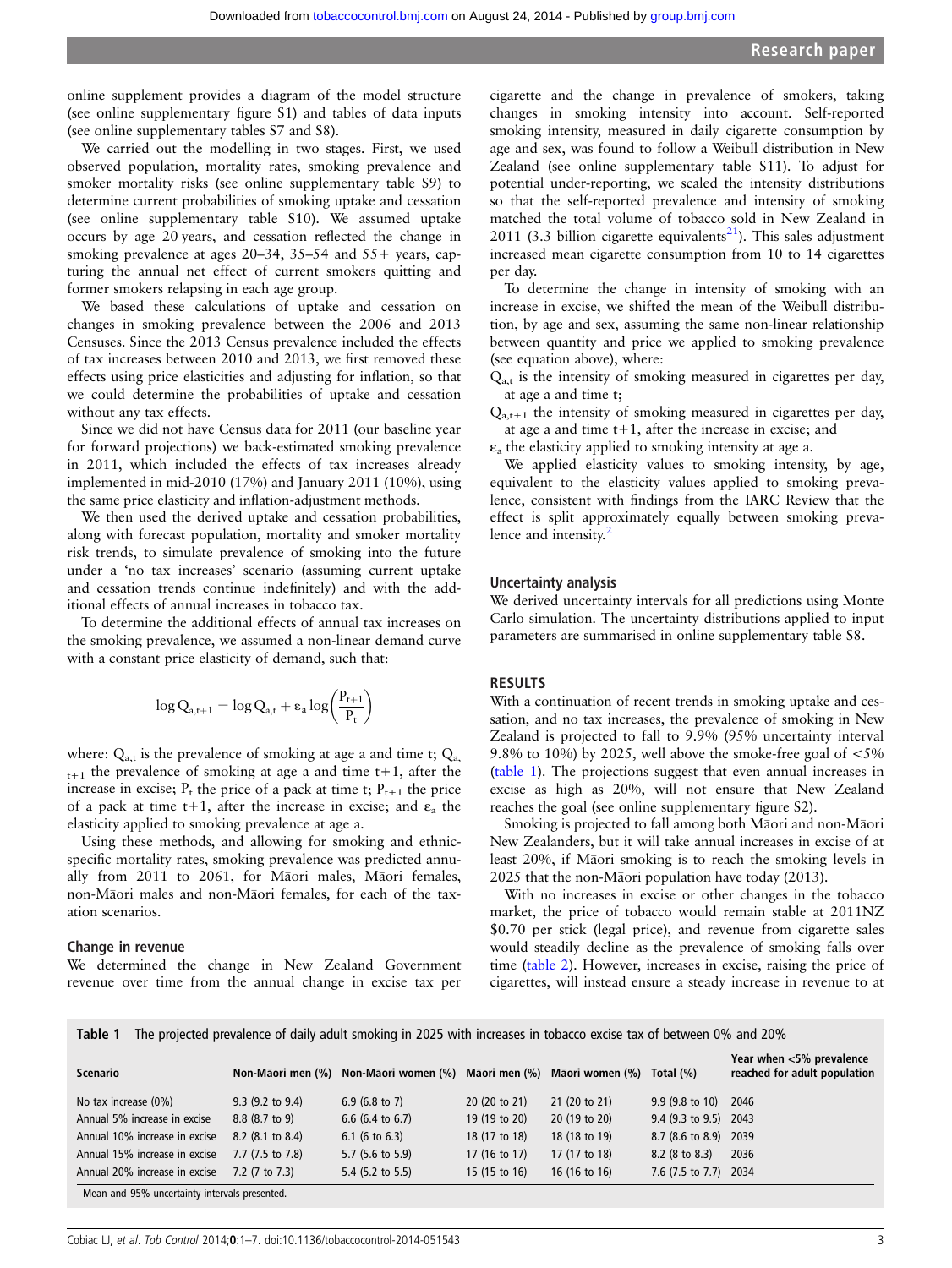<span id="page-3-0"></span>Table 2 The projected legal price per stick and annual excise tax revenue from tobacco excise in 2025, with increases in tobacco excise tax of between 0% and 20%

| <b>Scenario</b>                     | Legal price per stick in<br>2025 (2011NZ\$) | Annual excise revenue in<br>2025* (2011NZ\$billion) |
|-------------------------------------|---------------------------------------------|-----------------------------------------------------|
| No tax increase<br>$(0\%)$          | \$0.70 (\$0.59 to \$0.81)                   | \$1.06 (\$0.68 to \$1.5)                            |
| Annual 5%<br>increase in<br>excise  | \$1.10 (\$0.95 to \$1.20)                   | \$2.0 $(51.3 \text{ to } 52.8)$                     |
| Annual 10%<br>increase in<br>excise | \$1.80 (\$1.70 to \$1.90)                   | \$3.5 $($ \$2.3 to \$5.0)                           |
| Annual 15%<br>increase in<br>excise | \$3.20 (\$3.10 to \$3.30)                   | \$6.2 (\$4.1 to \$8.7)                              |
| Annual 20%<br>increase in<br>excise | \$5.60 (\$5.50 to \$5.70)                   | \$10.4 (\$6.5 to \$15.1)                            |

Mean and 95% uncertainty intervals presented.

\*GST is not included in the excise revenue figures presented in the table.

least 2025, despite falling numbers of smokers and shrinking tobacco sales.

Changes to the elasticity assumptions, including removing the age-gradient, adding ethnicity differences in price sensitivity (Māori 50% greater than non-Māori) and changing attribution of behaviour change between prevalence and intensity (25% attributed to changing prevalence rather 50%), have little impact on projected smoking prevalence (table 3) or revenue ([table 4\)](#page-4-0) in 2025. Assuming that price changes have a more persistent effect on smoking initiation (ie, that smoking uptake is influenced by incremental price changes in the current and previous year) also has little impact, but additionally assuming a persistent effect for cessation had the largest impact on smoking prevalence in 2025 (7.8% vs 8.7%; table 3).

Our variations in tax pass-through, illicit market share and illicit market price also had relatively little impact on smoking prevalence (table 3) and revenue [\(table 4](#page-4-0)) in 2025. Even with the best-case and worst-case combinations of assumptions (fi[gure 1](#page-4-0)), the projected 2025 smoking prevalence, with an annual 10% increase in excise, only varied between 8.5% at best and 9.2% at worst (compared with 8.7% under base case).

Smoking prevalence does not increase with rapid expansion of illicit market activity, but the fall in prevalence may initially be slower than would occur without any tax changes, if rapid increases in illicit market activity counter the price effects of tax increases (fi[gure 1\)](#page-4-0). However, continued annual increases in excise ensure that smoking prevalence then falls more quickly if illicit market activity stabilises or reaches some plausible maximum. In our worst-case scenario modelling, with a maximum market share of 50% for illicit tobacco, and 10% annual increases in excise, the benefits of the tax increases in reducing smoking prevalence would begin after 7 years.

# **DISCUSSION**

The New Zealand Government has committed to becoming smoke free (smoking prevalence <5%) by 2025. Tobacco control initiatives, including recent removal of tobacco retail displays, Quitline, extensive cessation support and annual 10% increases in tobacco excise (since 2011), have already helped lower smoking prevalence from 20.7% in 2006 to 15.1% in 2013. Our modelling shows that continued commitment to these strategies is likely to reduce smoking prevalence to 8.7% by 2025. While annual 10% increases in tobacco excise are currently legislated until 2016, the modelling suggests that the New Zealand Government will not only need to continue regular tax increases beyond 2016, but also consider substantially higher tax levels and/or a wider range of tobacco endgame strategies, if it is to meet the smoke-free goal by 2025.

Although recently there have been strong declines in smoking prevalence among Māori New Zealanders (42.2% in 2006 to

Table 3 The projected prevalence of daily adult smoking in 2025, with a 10% annual increase in excise tax, under a range of modelling assumptions

| <b>Scenario</b>                                   | Non-Māori men<br>(%)        | Non-Māori women<br>$(\% )$  | Māori men<br>(%) | Māori women<br>(%) | Total $(\%)$                | Year $<$ 5%<br>prevalence |
|---------------------------------------------------|-----------------------------|-----------------------------|------------------|--------------------|-----------------------------|---------------------------|
| Annual 10% increase in excise (base-<br>$case*$ ) | 8.2 (8.1 to 8.4)            | 6.1 (6 to 6.3)              | 18 (17 to 18)    | 18 (18 to 19)      | $8.7$ (8.6 to 8.9)          | 2039                      |
| Persisting impact: initiationt                    | 7.9 $(7.7 \text{ to } 8.1)$ | 5.9 $(5.7 \text{ to } 6)$   | 17 (16 to 17)    | 17 (17 to 18)      | $8.3$ (8.2 to 8.5)          | 2035                      |
| Persisting impact: cessationt                     | 7.3 $(7.1 \text{ to } 7.5)$ | 5.4 $(5.2 \text{ to } 5.6)$ | 16 (15 to 16)    | 16 (16 to 17)      | $7.8$ $(7.6 \text{ to } 8)$ | 2034                      |
| Elasticity: -0.2 at all ages (prevalence)         | 7.9 (7.7 to 8.1)            | 5.9 $(5.7 \text{ to } 6)$   | 17 (17 to 18)    | 18 (17 to 18)      | 8.4 (8.3 to 8.6)            | 2038                      |
| Elasticity: 50% higher for Maori                  | 8.4 (8.2 to 8.5)            | 6.2 $(6.1 \text{ to } 6.3)$ | 17 (17 to 18)    | 18 (17 to 18)      | $8.7$ (8.6 to 8.8)          | 2039                      |
| Elasticity: prevalence proportion 25%             | $8.8$ (8.6 to 8.9)          | 6.5 $(6.4 \text{ to } 6.6)$ | 19 (19 to 19)    | 20 (19 to 20)      | $9.3$ (9.2 to 9.4)          | 2042                      |
| Illicit market: stable at 1%                      | 8.2 (8 to 8.3)              | 6.1 $(5.9 \text{ to } 6.2)$ | 18 (17 to 18)    | 18 (18 to 19)      | 8.7 (8.5 to 8.8)            | 2039                      |
| Illicit market: $+5\%$ per year to 50%            | 8.5 (8.4 to 8.7)            | 6.3 $(6.2 \text{ to } 6.4)$ | 18 (18 to 19)    | 19 (18 to 19)      | $9(8.9 \text{ to } 9.1)$    | 2040                      |
| Illicit market: +20% per year to 50%              | 8.5 (8.4 to 8.6)            | 6.3 $(6.2 \text{ to } 6.4)$ | 18 (18 to 19)    | 19 (18 to 19)      | $9(8.9 \text{ to } 9.1)$    | 2040                      |
| Tax pass-through: 80%                             | $8.3$ (8.2 to 8.5)          | 6.2 (6 to $6.4$ )           | 18 (18 to 19)    | 19 (18 to 19)      | 8.8 (8.7 to 9)              | 2039                      |
| Tax pass-through: 120%                            | 8.1 (8 to 8.3)              | $6(5.9 \text{ to } 6.2)$    | 18 (17 to 18)    | 18 (18 to 19)      | $8.6$ (8.5 to 8.7)          | 2039                      |
| Illicit price: 25% of legal price                 | $8.4$ (8.2 to 8.6)          | 6.2 (6.1 to $6.4$ )         | 18 (18 to 19)    | 19 (18 to 19)      | $8.9(8.7)$ to 9)            | 2039                      |
| Illicit price: 65% of legal price                 | 8.2 (8.1 to 8.4)            | $6.1$ (6 to 6.2)            | 18 (17 to 18)    | 18 (18 to 19)      | $8.7$ (8.6 to 8.8)          | 2039                      |
| Best-case‡                                        | $8(7.9 \text{ to } 8.2)$    | $6(5.9 \text{ to } 6.1)$    | 17 (17 to 18)    | 18 (18 to 18)      | 8.5 (8.4 to 8.7)            | 2038                      |
| Worst-case‡                                       | $8.7$ (8.5 to 8.9)          | 6.4 $(6.3 \text{ to } 6.6)$ | 19 (18 to 19)    | 19 (19 to 20)      | $9.2$ (9 to $9.4$ )         | 2040                      |

Mean and 95% uncertainty intervals presented.

\*Base-case scenario has illicit price set at the legal price minus two-thirds of the tax, 100% tax pass-through and illicit market share increasing by 1% per year to a maximum of 50% of the market.

†The base-case scenario assumes that price increases in a given year have an effect on initiation and quitting in that year only. In these scenario analyses, we assume that price increases in the current and previous year have an impact on prevalence (via initiation and cessation, respectively), with the same price elasticities as the base-case analysis. ‡Best-case scenario (from a public health perspective) has illicit price set at 65% of the legal price, 120% tax pass-through and illicit market share stable at baseline estimate of 1%. Worst-case scenario has illicit price set at 25% of the legal price, 80% tax pass-through and illicit market share increasing rapidly (20% per year to a maximum of 50% of the market).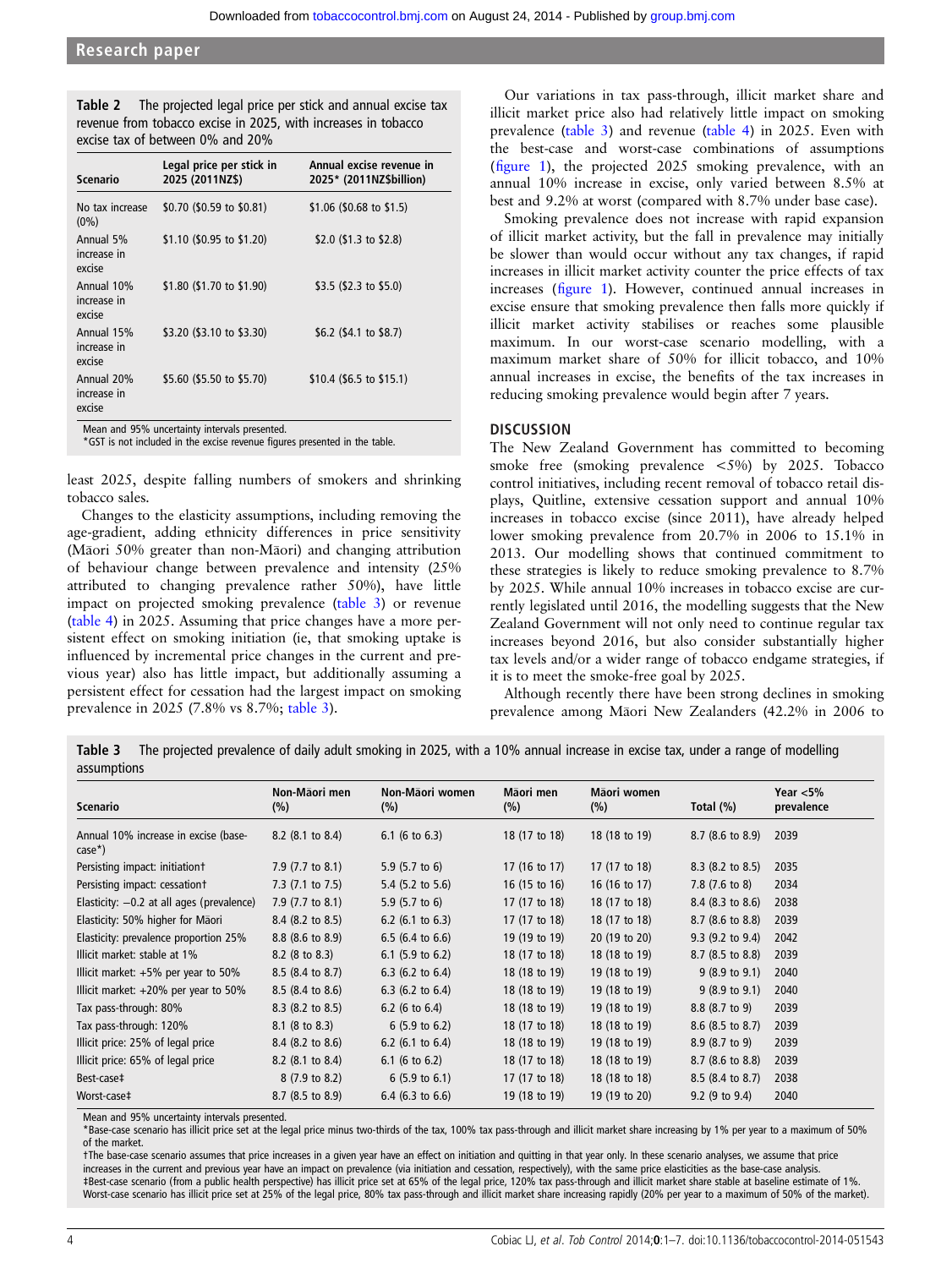<span id="page-4-0"></span>Table 4 The projected legal price per stick and annual revenue from tobacco excise tax in 2025, with a 10% annual increase in excise, under a range of modelling assumptions

| <b>Scenario</b>                                      | Legal price per stick in<br>2025 (2011NZ\$) | Annual tax revenue in<br>2025 (2011NZ\$billion) |
|------------------------------------------------------|---------------------------------------------|-------------------------------------------------|
| Annual 10% increase<br>in excise (base-<br>$case*$ ) | \$1.80 (\$1.70 to \$1.90)                   | \$3.5 (\$2.3 to \$5.0)                          |
| Elasticity: $-0.2$ at all<br>ages (prevalence)       | \$1.80 (\$1.70 to \$1.90)                   | \$3.3 (\$2.2 to \$4.7)                          |
| Elasticity: 50%<br>higher for Maori                  | \$1.80 (\$1.70 to \$1.90)                   | \$3.6 (\$2.3 to \$5.2)                          |
| Elasticity: prevalence<br>proportion 25%             | \$1.80 (\$1.70 to \$1.90)                   | \$3.4 (\$2.1 to \$4.8)                          |
| Illicit market: stable<br>at $1\%$                   | \$1.80 (\$1.70 to \$1.90)                   | \$3.5 (\$2.2 to \$5.0)                          |
| Illicit market: $+5\%$<br>per year to 50%            | \$2.00 (\$1.90 to \$2.10)                   | \$3.7 (\$2.4 to \$5.2)                          |
| Illicit market: $+20%$<br>per year to 50%            | \$1.40 (\$1.30 to \$1.50)                   | \$3.6 (\$2.3 to \$5.2)                          |
| Tax pass-through:<br>80%                             | \$1.40 (\$1.30 to \$1.50)                   | \$3.5 (\$2.2 to \$5.0)                          |
| Tax pass-through:<br>120%                            | \$1.70 (\$1.60 to \$1.70)                   | \$3.5 (\$2.2 to \$4.9)                          |
| Illicit price: 25% of<br>legal price                 | \$2.10 (\$2.00 to \$2.20)                   | \$3.6 (\$2.2 to \$5.2)                          |
| Illicit price: 65% of<br>legal price                 | \$1.80 (\$1.70 to \$1.90)                   | \$3.5 (\$2.2 to \$5.0)                          |
| Best-caset                                           | \$1.90 (\$1.80 to \$2.00)                   | \$3.4 (\$2.2 to \$4.9)                          |
| Worst-case‡                                          | \$2.20 (\$2.10 to \$2.30)                   | \$3.7 (\$2.4 to \$5.3)                          |

Mean and 95% uncertainty intervals presented.

\*Base-case scenario has illicit price set at the legal price minus two-thirds of the tax, 100% tax pass-through and illicit market share increasing by 1% per year to a maximum of 50% of the market.

†Best-case scenario (from a public health perspective) has illicit price set at 65% of the legal price, 120% tax pass-through and illicit market share stable at baseline estimate of 1%.

‡Worst-case scenario has illicit price set at 25% of the legal price, 80% tax

pass-through and illicit market share increasing rapidly (20% per year to a maximum of 50% of the market).

32.7% in 2013), the gap between Maori and non-Maori health attributable to smoking is likely to remain large for some time yet. Even with tax increases at double the current rate of 10%

smoking prevalence

0% 2010

2015

Business-as-usual

2020

2025



modelling for Australia<sup>[18](#page-5-0)</sup> and Vietnam<sup>[27](#page-6-0)</sup>). 18% 16% 14% 12% 10% 8% 6% 4%  $2%$ 

2030

-Base case (10% annual excise increase)

2035

Year

2040

2045

- Best case scenario

2050

2055

- Worst case scenario

annually, Maori smoking prevalence is only likely to approach current (2013) non-Maori smoking prevalence by 2025.

There are concerns that tobacco taxes may be socially regressive. $^{22}$  $^{22}$  $^{22}$  By 2025 a single cigarette is projected to legally cost 2011NZ\$1.80 with 10% annual excise increase (2011NZ\$5.60 with 20% annual excise increase). The Government could consider intensifying cessation support and/or adjusting social welfare payments, to address financial hardship experienced by those who continue smoking at current levels of intensity. With an annual 10% increase in excise, revenue from the sale of tobacco products is projected to increase from around 2011NZ \$1.3 billion in  $2011^{21}$  to around 2011NZ\$3.7 billion by 2025, and there is evidence that New Zealand smokers would generally accept tobacco tax rises if they were dedicated specifically for tobacco control.<sup>[23](#page-5-0)</sup> <sup>24</sup> However, further research is needed to identify which intervention strategies would be most costeffective in the New Zealand context.

Our projections of reaching 8.7% national smoking prevalence by 2025 are somewhat more optimistic than the projections of the SimSmoke model in a range of other countries (eg, 17% in Finland and 20% in the Netherlands by 2030) and the projections of the DYNAMO-HIA model (11% in the Netherlands by 2025). Further comparisons can be seen in online supplementary table S1. However, these previous analyses were of one-off increases in taxation rather than a continuing series of tax increases as have recently been implemented in New Zealand. Furthermore, the initial prevalence of smoking in the New Zealand model is already relatively low (15.1% in the 2013 Census) compared to most other countries.

There are also some differences in our modelling methods. For example, we simulated the effects of higher mortality among smokers (and former smokers) on future smoking prevalence, which the SimSmoke model does not. In addition, using national data linkage studies from New Zealand,<sup>[25 26](#page-6-0)</sup> we could model the mortality risks by age, sex, level of smoking and ethnicity for the New Zealand population and project these risks forward in time based on historic ethnic-specific trends; rather than relying on the American Cancer Society's Cancer Prevention Study II from the 1980s to define relative risks of mortality among current and former smokers (as in previous

2060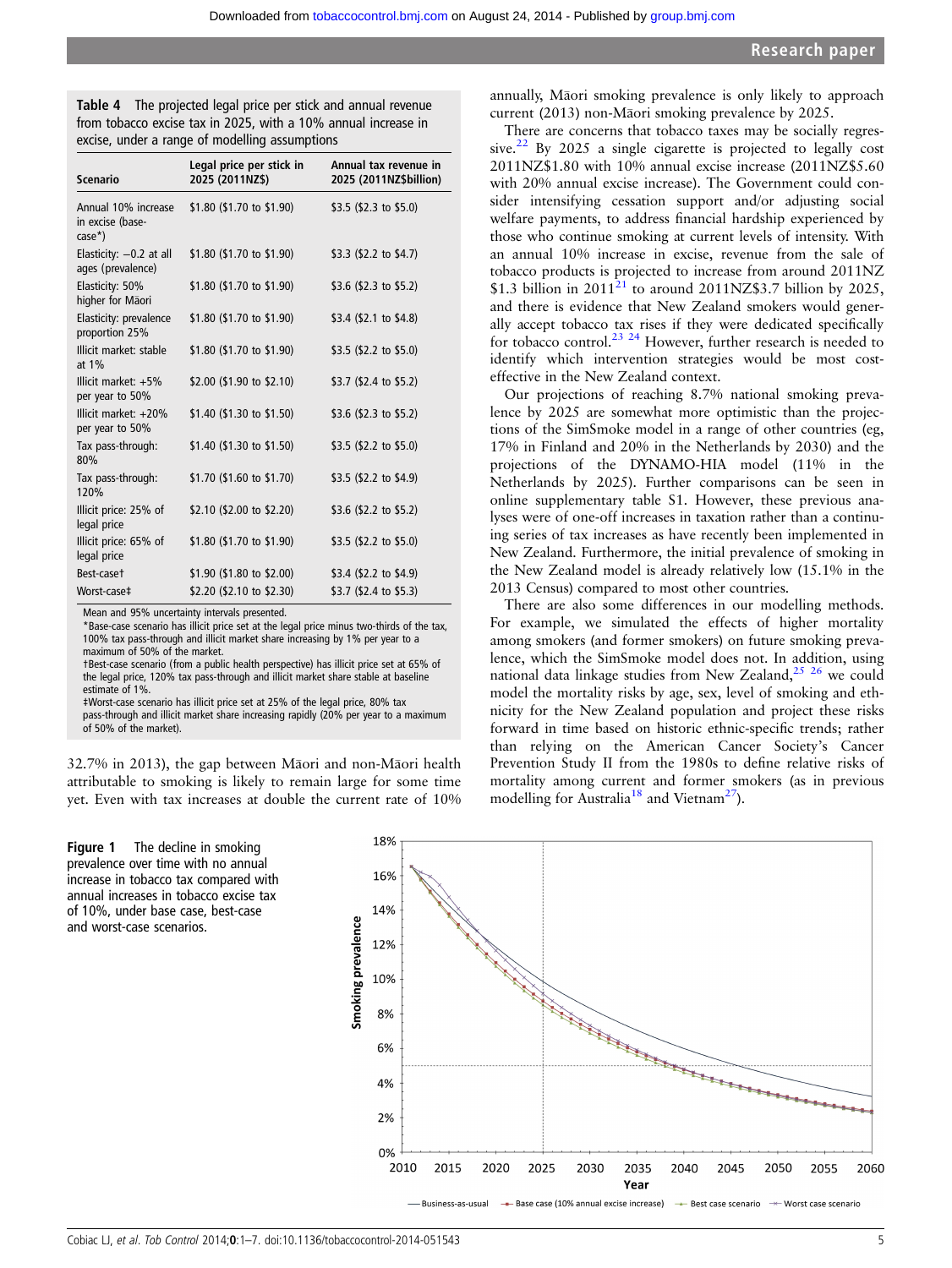# <span id="page-5-0"></span>Research paper

A key uncertainty in all modelling projections of tobacco tax effects is the stability of price elasticities of demand. Ongoing denormalisation of tobacco smoking and changing economic conditions could influence the future elasticity of demand in response to price changes. It can be noted that price elasticities for much more expensive drugs, such as marijuana (−0.15 to −0.31), cocaine (−0.53 to −0.56) and heroin (−0.47 to −0.54),<sup>28</sup> are not dissimilar. However, price elasticities would also most certainly change with increasing availability of nicotine substitutes such as e-cigarettes, with removal of cigarette additives such as sugars and menthol or with a phase-down in the nicotine content of cigarettes.

Very high tobacco prices could theoretically lead to an increase in home-grown tobacco. While this is currently legal in New Zealand for personal use, it is not an easy crop to grow (part of the reason its commercial production was limited to a small region $^{29}$ before being discontinued). The curing and processing is also much more demanding than in the production of marijuana, and the final product is relatively harsh to smoke for those accustomed to manufactured cigarettes with their added sugars, menthol or other additives.[30](#page-6-0) For these reasons, we suspect that home growing of tobacco for personal use is only every likely to remain a minority pursuit in a high tobacco tax environment in New Zealand.

The illicit trade in tobacco is always likely to be quite low in relatively isolated islands, such as New Zealand and Australia. However, potential for smuggling is higher in countries that are in close proximity to other countries with much lower taxes (eg, in Europe). While measures to address tobacco industry supply of tobacco to the illicit market could be helpful, regional tax harmonisation $31$  could also reduce incentives for large-scale smuggling of tobacco. Our modelling also suggests that while rapid increases in illicit trade may initially counter the price effects of tax increases, the magnitude of long-term reductions in smoking prevalence will far outweigh any short-term effects of increases in illicit trade, if taxes are regularly increased.

#### **CONCLUSION**

Regular increases in tobacco taxation can potentially play an important role in the tobacco endgame in New Zealand. With a continued commitment to annual 10% increases in tobacco excise, New Zealand is projected to reach a smoking prevalence of 8.7% (8.6% to 8.9%) by 2025. However, a wider range of tobacco endgame strategies will be needed if New Zealand is to rapidly narrow the gap between Maori and non-Maori smoking and meet the smoke-free goal of less than 5% prevalence by 2025.

# What this paper adds

- ▸ Modelling projections show that sustained increases in tobacco taxation (over-and-above inflation) are likely to play an important role in the tobacco endgame.
- ▸ Scenario analyses do not suggest that growth in the illicit tobacco market will substantively undermine the impact of sustained tobacco tax rises.
- However, New Zealand will need to consider a wider range of tobacco endgame strategies, particularly for the indigenous Maori population, if it is to become smoke free by 2025.

Acknowledgements The authors would like to acknowledge Jan Barendregt (University of Queensland) for his advice on running the uncertainty analyses and Frederieke van der Deen (University of Otago) for the supermarket survey of tobacco prices

Contributors LJC and TI built the New Zealand version of the forecasting model and LJC ran the analyses. NW, LJC, NN and TB contributed to study design and intervention conceptualisation. All authors contributed to the interpretation of the results and drafting of the paper, with LJC leading with the first draft. LJC is the guarantor.

Funding This work was supported by the Health Research Council of New Zealand grant number 10/248. The lead author was also supported by an Australian National Health and Medical Research Council Early Career (Sidney Sax) Fellowship (#1036771). The funders had no role in study design, data collection and analysis, decision to publish or preparation of the manuscript.

# Competing interests None.

Provenance and peer review Not commissioned; externally peer reviewed.

#### **REFERENCES**

- 1 Warner KE. Death and taxes: using the latter to reduce the former. Tob Control 2014;23:i4–6.
- 2 IARC. Effectiveness of tax and price policies for tobacco control. Lyon, France: International Agency for Research on Cancer, 2011.
- 3 World Health Organization. MPOWER: a policy package to reverse the tobacco epidemic. 2008. [http://www.who.int/tobacco/mpower/mpower\\_english.pdf](http://www.who.int/tobacco/mpower/mpower_english.pdf) (accessed 12 June 2013).
- Levy DT, Blackman K, Currie LM, et al. SimSmokeFinn: how far can tobacco control policies move Finland toward tobacco-free 2040 goals? Scand J Public Health 2012;40:544–52.
- Nagelhout GE, Levy DT, Blackman K, et al. The effect of tobacco control policies on smoking prevalence and smoking-attributable deaths. Findings from the Netherlands SimSmoke Tobacco Control Policy Simulation Model. Addiction 2012;107:407–16.
- 6 Currie LM, Blackman K, Clancy L, et al. The effect of tobacco control policies on smoking prevalence and smoking-attributable deaths in Ireland using the Ireland SS simulation model. Tob Control 2013;22:e25–32.
- Levy DT, Blackman K, Currie LM, et al. Germany SimSmoke: the effect of tobacco control policies on future smoking prevalence and smoking-attributable deaths in Germany. Nicotine Tob Res 2013;15:465–73.
- Beaglehole R, Bonita R, Horton R, et al. Priority actions for the non-communicable disease crisis. Lancet 2011;377:1438–47.
- 9 Blakely T, Thomson G, Wilson N, et al. The Maori Affairs Select Committee Inquiry and the road to a smokefree Aotearoa. N Z Med J 2010;123:7–17.
- 10 New Zealand Parliament. New Zealand Parliament. Government Response to the Report of the Maori Affairs Committee on its Inquiry into the tobacco industry in Aotearoa and the consequences of tobacco use for Maori (Final Response). Wellington: New Zealand Parliament, 2011.
- 11 Statistics New Zealand. Census 2013. [http://www.stats.govt.nz/Census/2013-census/](http://www.stats.govt.nz/Census/2013-census/data-tables/total-by-topic.aspx) [data-tables/total-by-topic.aspx](http://www.stats.govt.nz/Census/2013-census/data-tables/total-by-topic.aspx) (accessed 28 May 2014).
- 12 Kostova D, Chaloupka FJ, Yurekli A, et al. A cross-country study of cigarette prices and affordability: evidence from the Global Adult Tobacco Survey. Tob Control 2014;23:e3.
- 13 Joossens L, Merriman D, Ross H, et al. The impact of eliminating the global illicit cigarette trade on health and revenue. Addiction 2010;105:1640–9.
- 14 Thomas S, Fayter D, Misso K, et al. Population tobacco control interventions and their effects on social inequalities in smoking: systematic review. Tob Control 2008;17:230–7.
- 15 Tait P, Saunders C, Rutherford P. Quota management policy for New Zealand tobacco supply. 2013.<http://www.turanga.org.nz/node/106>
- 16 Levy DT, Currie L, Clancy L. Tobacco control policy in the UK: blueprint for the rest of Europe? Eur J Public Health 2012;23:201–6.
- 17 O'Dea D, Thomson G, Edwards R, et al. Report on Tobacco Taxation in New Zealand. The Smokefree Coalition and ASH New Zealand, 2007. [http://www.sfc.org.](http://www.sfc.org.nz/pdfs/TobTaxVolOneNovember.pdf) [nz/pdfs/TobTaxVolOneNovember.pdf](http://www.sfc.org.nz/pdfs/TobTaxVolOneNovember.pdf) (accessed 23 July 2014).
- Gartner CE, Barendregt JJ, Hall WD. Predicting the future prevalence of cigarette smoking in Australia: how low can we go and by when? Tob Control 2009;18:183–9.
- 19 Mendez D, Warner KE, Courant PN. Has smoking cessation ceased? Expected trends in the prevalence of smoking in the United States. Am J Epidemiol 1998;148:249–58.
- 20 Ikeda T, Cobiac L, Wilson N, et al. What will it take to get to under 5% smoking prevalence by 2025? Modelling in a country with a smokefree goal. Tob Control Published Online First: 26 Sep 2013. doi:10.1136/tobaccocontrol-2013-051196
- 21 New Zealand Treasury. Regulatory impact statement: increase in tobacco excise and equivalent duties. Wellington: New Zealand Government, 2012. [http://www.](http://www.treasury.govt.nz/publications/informationreleases/ris/pdfs/ris-tsy-iteed-may12.pdf) [treasury.govt.nz/publications/informationreleases/ris/pdfs/ris-tsy-iteed-may12.pdf](http://www.treasury.govt.nz/publications/informationreleases/ris/pdfs/ris-tsy-iteed-may12.pdf)
- 22 Smith KE, Savell E, Gilmore AB. What is known about tobacco industry efforts to influence tobacco tax? A systematic review of empirical studies. Tob Control 2013;22:144–53.
- 23 Wilson N, Weerasekera D, Edwards R, et al. Characteristics of smoker support for increasing a dedicated tobacco tax: national survey data from New Zealand. Nicotine Tob Res 2010;12:168–73.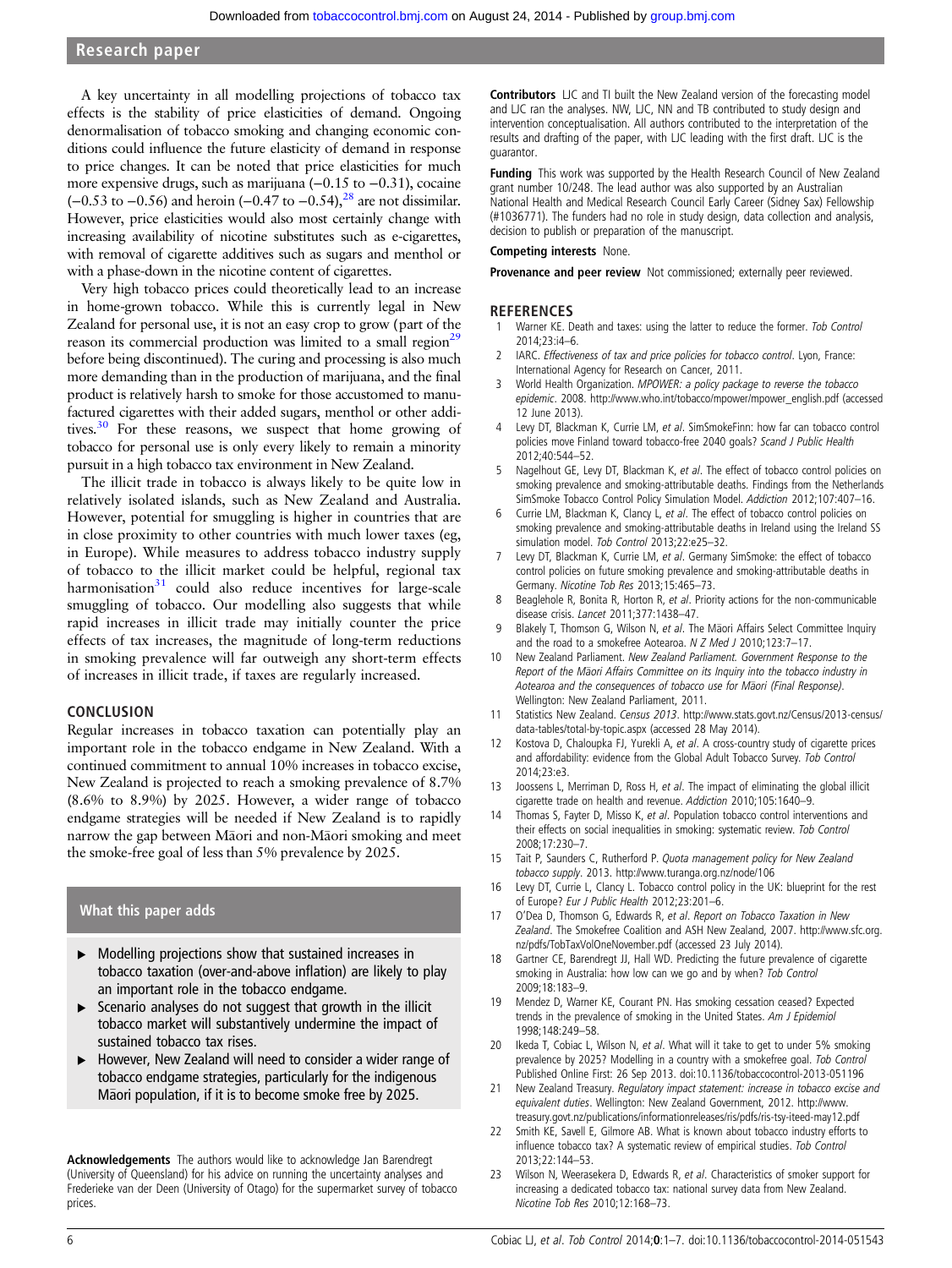- <span id="page-6-0"></span>24 Wilson N, Weerasekera D, Edwards R, et al. Smoker support for increased (if dedicated) tobacco tax by individual deprivation level: national survey data. Tob Control 2009;18:512.
- 25 Blakely T, Carter K, Wilson N, et al. If nobody smoked tobacco in New Zealand from 2020 onwards, what effect would this have on ethnic inequalities in life expectancy? N Z Med J 2010;123:26–36.
- 26 Carter KN, Blakely T, Soeberg M. Trends in survival and life expectancy by ethnicity, income and smoking in New Zealand: 1980s to 2000s. N Z Med J 2010;123:13–24.
- 27 Higashi H, Truong KD, Barendregt JJ, et al. Cost effectiveness of tobacco control policies in Vietnam: the case of population-level interventions. Appl Health Econ Health Policy 2011;9:183–96.
- 28 Gallet CA. Can price get the monkey off our back? A meta-analysis of illicit drug demand. Health Econ 2014;23:55–68.
- 29 O'Shea P. The golden harvest: a history of tobacco growing in New Zealand. Christchurch: Hazard Press, 1997.
- 30 Wilson N, Paynter J, Thomson G, et al. Phasing-out tobacco sales via a "sinking lid" on supply: additional detail to address potential concerns, particularly around illicit activities-Supplementary Report to the Maori Affairs Select Committee. 2010. [http://www.otago.ac.nz/wellington/departments/publichealth/research/otago022619.](http://www.otago.ac.nz/wellington/departments/publichealth/research/otago022619.html) [html](http://www.otago.ac.nz/wellington/departments/publichealth/research/otago022619.html)
- 31 Blecher E, Drope J. The rewards, risks and challenges of regional tobacco tax harmonisation. Tob Control 2014;23:e7-11.